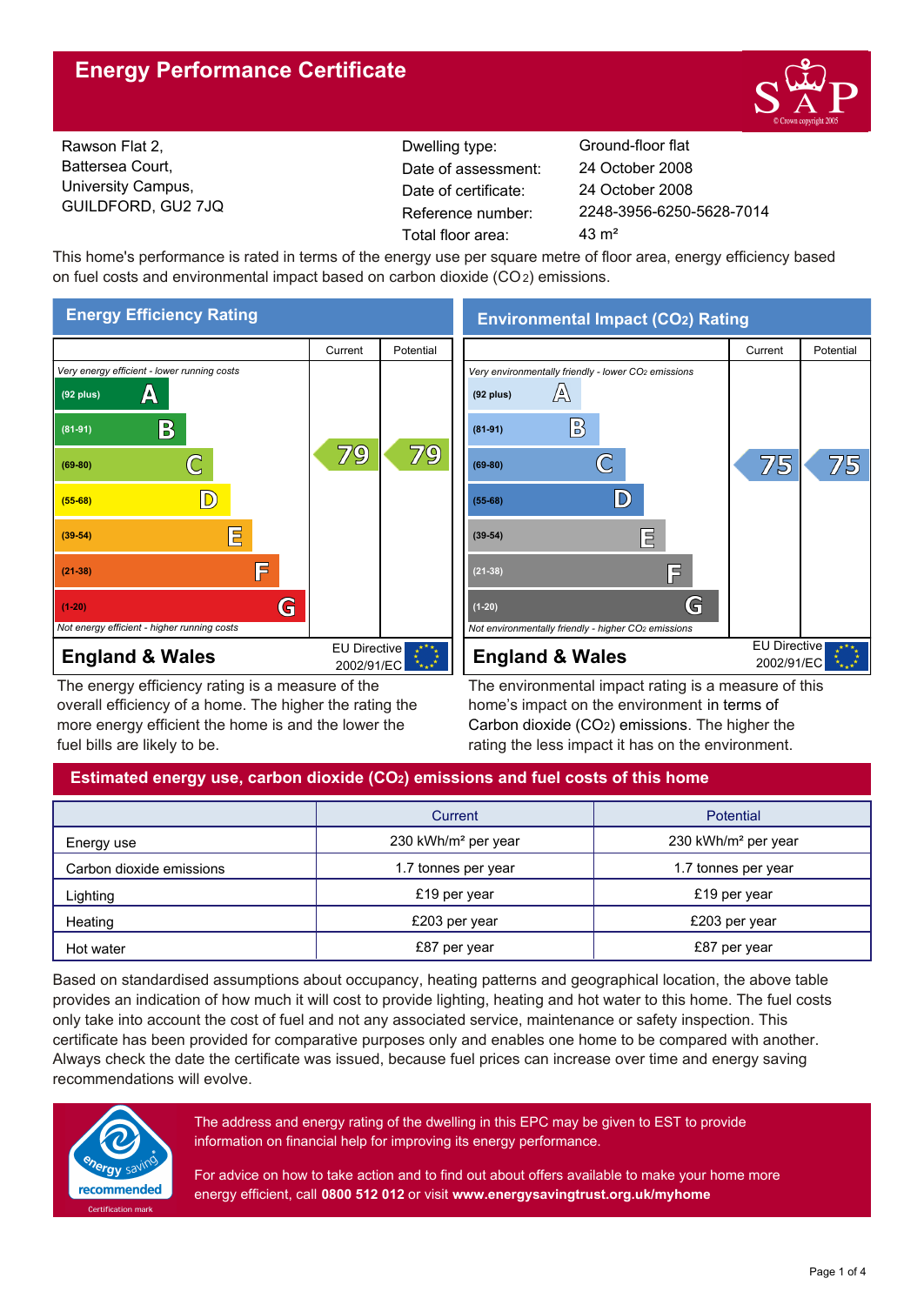#### **About this document**

The Energy Performance Certificate for this dwelling was produced following an energy assessment undertaken by a qualified assessor, accredited by Elmhurst Energy Systems, to a scheme authorised by the Government. This certificate was produced using the RdSAP 2005 assessment methodology and has been produced under the Energy Performance of Buildings (Certificates and Inspections) (England and Wales) Regulations 2007 as amended. A copy of the certificate has been lodged on a national register.

| Assessor's accreditation number: | EES/002004                                     |
|----------------------------------|------------------------------------------------|
| Assessor's name:                 | Gary John Ryan                                 |
| Company name/trading name:       | <b>Energy Assess UK Limited</b>                |
| Address:                         | 5 Bryanstone Close, Guildford, Surrey, GU2 9UJ |
| Phone number:                    | 07894 801 963                                  |
| Fax number:                      | 01483 829557                                   |
| E-mail address:                  | gary@energyassessuk.com                        |
| Related party disclosure:        |                                                |

### **If you have a complaint or wish to confirm that the certificate is genuine**

Details of the assessor and the relevant accreditation scheme are as above. You can get contact details of the accreditation scheme from their website at www.elmhurstenergy.co.uk together with details of their procedures for confirming authenticity of a certificate and for making a complaint.

### **About the building's performance ratings**

The ratings on the certificate provide a measure of the building's overall energy efficiency and its environmental impact, calculated in accordance with a national methodology that takes into account factors such as insulation, heating and hot water systems, ventilation and fuels used. The average Energy Efficiency Rating for a dwelling in England and Wales is band E (rating 46).

Not all buildings are used in the same way, so energy ratings use 'standard occupancy' assumptions which may be different from the specific way you use your home. Different methods of calculation are used for homes and for other buildings. Details can be found at www.communities.gov.uk/epbd.

Buildings that are more energy efficient use less energy, save money and help protect the environment. A building with a rating of 100 would cost almost nothing to heat and light and would cause almost no carbon emissions. The potential ratings on the certificate describe how close this building could get to 100 if all the cost effective recommended improvements were implemented.

#### **About the impact of buildings on the environment**

One of the biggest contributors to global warming is carbon dioxide. The way we use energy in buildings causes emissions of carbon. The energy we use for heating, lighting and power in homes produces over a quarter of the UK's carbon dioxide emissions and other buildings produce a further one-sixth.

The average household causes about 6 tonnes of carbon dioxide every year. Adopting the recommendations in this report can reduce emissions and protect the environment. You could reduce emissions even more by switching to renewable energy sources. In addition there are many simple everyday measures that will save money, improve comfort and reduce the impact on the environment. Some examples are given at the end of this report.

#### **Visit the Government's website at www.communities.gov.uk/epbd to:**

- Find how to confirm the authenticity of an energy performance certificate
- Find how to make a complaint about a certificate or the assessor who produced it •
- Learn more about the national register where this certificate has been lodged •
- Learn more about energy efficiency and reducing energy consumption •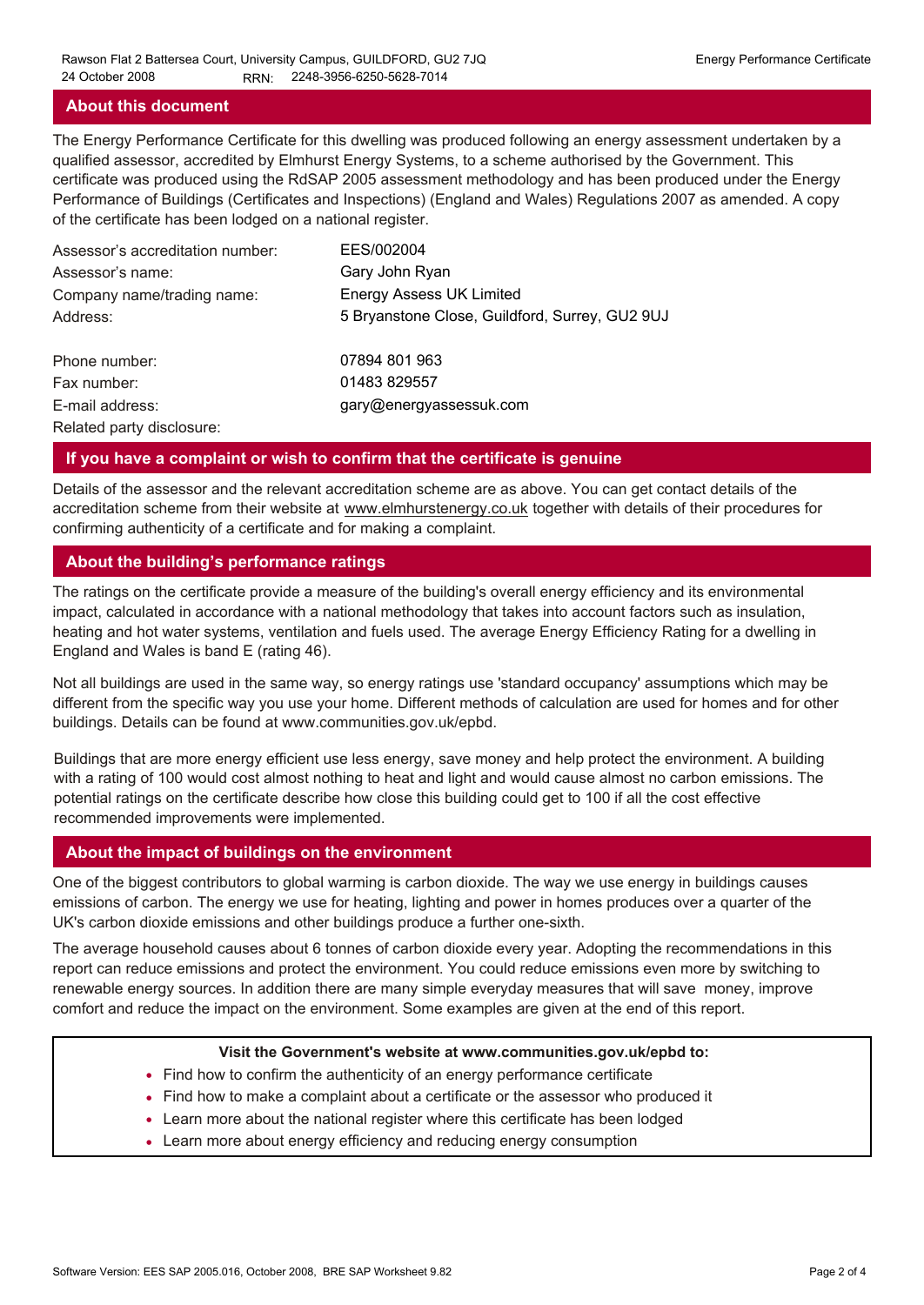# Recommended measures to improve this home's energy performance

Rawson Flat 2, Battersea Court, University Campus, GUILDFORD, GU2 7JQ Date of certificate:

Reference number: 2248-3956-6250-5628-7014 24 October 2008

# **Summary of this home's energy performance related features**

The following is an assessment of the key individual elements that have an impact on this home's performance rating. Each element is assessed against the following scale: Very poor / Poor / Average / Good / Very good.

| <b>Elements</b>                           | Description                                                        | Current performance      |               |
|-------------------------------------------|--------------------------------------------------------------------|--------------------------|---------------|
|                                           |                                                                    | <b>Energy Efficiency</b> | Environmental |
| Walls                                     | Cavity wall, filled cavity                                         | Good                     | Good          |
| Roof                                      | (another dwelling above)                                           |                          |               |
| Floor                                     | Solid, no insulation (assumed)                                     |                          |               |
| <b>Windows</b>                            | Fully double glazed                                                | Good                     | Good          |
| Main heating                              | Community scheme                                                   | Good                     | Good          |
| Main heating controls                     | Flat rate charging, no thermostatic control of room<br>temperature | Very poor                | Very poor     |
| Secondary heating                         | None                                                               |                          |               |
| Hot water                                 | From main system                                                   | Very good                | Very good     |
| Lighting                                  | Low energy lighting in all fixed outlets                           | Very good                | Very good     |
| Current energy efficiency rating          |                                                                    | C 79                     |               |
| Current environmental impact (CO2) rating |                                                                    | C <sub>75</sub>          |               |

# **Low and zero carbon energy sources**

None

# **Recommendations**

None

# **Further measures to achieve even higher standards**

None